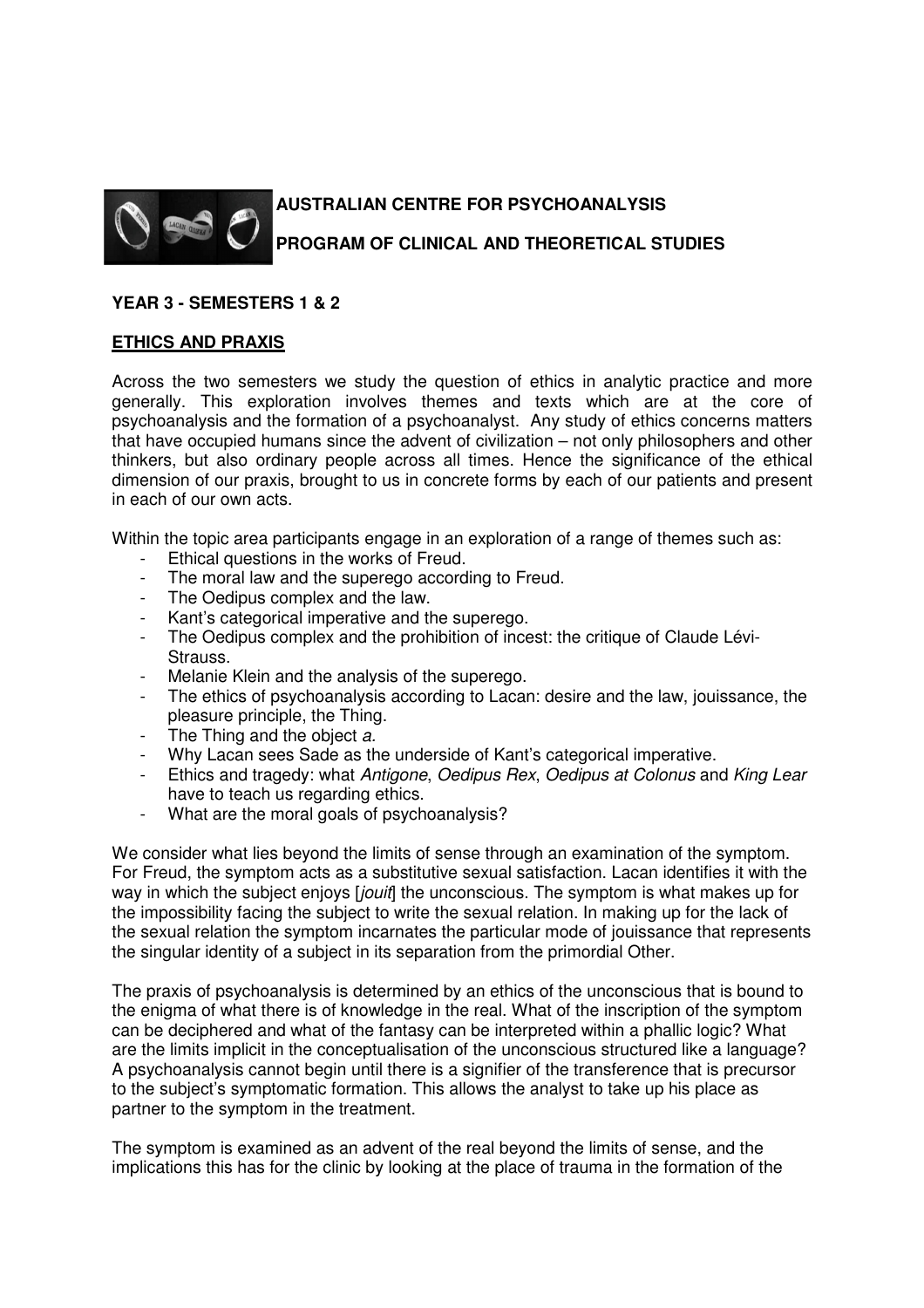symptom, and then at Lacan's definition of the symptom in RSI as belonging to the real outside sense, that is, to the Real of the Borromean knot.

## **GENERAL READING GUIDE**

## **SIGMUND FREUD**

- [1896b] Draft K, The Neuroses of Defence (A Christmas Fairy Tale). SE I, esp. pp. 228-229.
- (1950a [1895]) Project for a Scientific Psychology, Part I, Section 11 ('The Experience of Satisfaction'), pp. 317-319; The Hysterical Proton Pseudos. SE 1, pp. 352-356; Part III ('Attempt to Represent Normal ψ Processes'), Section 1, 360-371, SE I.
- (1905) Three Essays on the Theory of Sexuality. SE VII, pp. 163-65.
- (1912e) Recommendations to Physicians Practising Psycho-Analysis. Papers on Technique. SE 12:111-120.
- (1912-13) Totem and Taboo. Part IV, Sections 3-7. SE 13:126-161.
- (1913c) On Beginning the Treatment, pp. 134-139. Papers on Technique. SE 12.
- (1917e) Mourning and Melancholia. SE 14: 239.
- (1919a) Lines of Advance in Psycho-Analytic Therapy. SE 17:159-168.
- (1923b) The Ego and the Id. Ch. III ['The Ego and the Super-Ego (Ego Ideal)']. SE 19:28-39.
- (1924c) The Economic Problem of Masochism. SE 19:159-170.
- (1926d [1925]) Inhibitions, Symptoms and Anxiety. SE XX.
- (1917 [1916-1917]) Introductory Lectures on Psycho-Analysis. Lecture XVIII, Fixation to Traumas—The Unconscious; Lecture XXIII, The Paths to Symptom Formation, SE XVI, pp. 273-285 and 358-377.
- (1930[1929]) Civilization and its Discontents SE Vol XXI, 57 145.
- (1926) The Question of Lay Analysis, SE Vol XX, 179 258. (1933 [1932]) The Question of a Weltanschauung, Lecture XXXV of the New Introductory Lectures on Psycho-Analysis, SE XXII, 158-182.

## **JACQUES LACAN**

- (1992) The Seminar, Book VII, The Ethics of Psychoanalysis, 1959-1960. Chapters I-V. New York, Norton. London, Routledge.
- (1977) The Four Fundamental Concepts of Psycho-Analysis. Ch. 20. London, Tavistock
- (2006 [1953]) The Function and Field of Speech and Language in Psychoanalysis. Écrits: The First Complete Edition in English. Trans. Bruce Fink. New York and London, W.W. Norton & Company. Pages 231-33
- (2006 [1958]) The Direction of the Treatment and the Principles of Its Power. *Écrits*. Section V, Desire must be taken literally.
- (2006 [1960]) The Subversion of the Subject and the Dialectic of Desire in the Freudian Unconscious. Écrits. Pages 690-700 in particular.
- (1981 [1964]) The Seminar of Jacques Lacan, Book XI, The Four Fundamental Concepts of Psychoanalysis. Trans. A. Sheridan. London, W.W. Norton & Company. Chapters 14, 16 and 20
- (2006[1966]) On the Subject who is Finally in Question. Écrits.